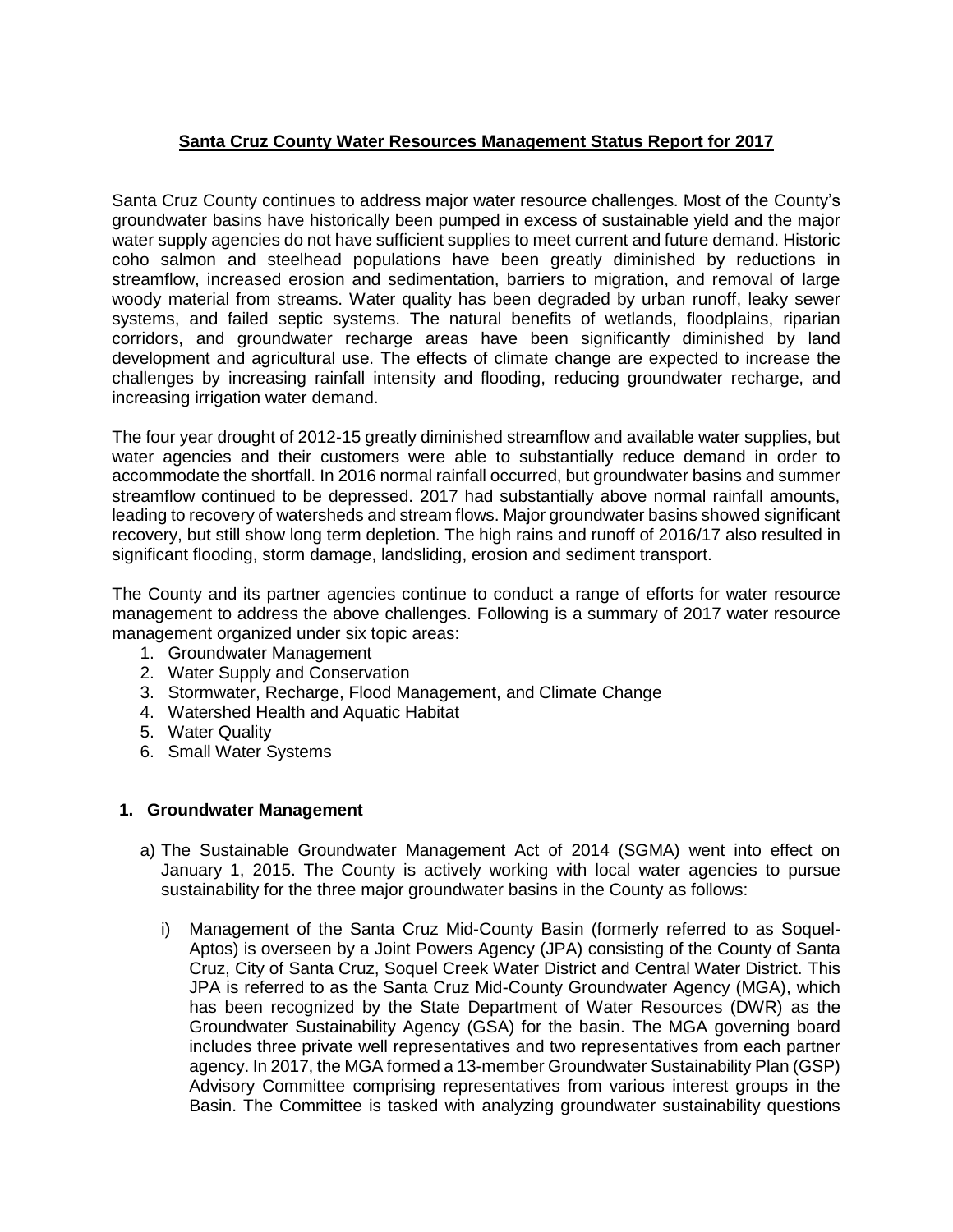and making policy recommendations to the MGA Board. More information is available at [www.midcountygroundwater.org.](http://www.midcountygroundwater.org/) Staff to the MGA recently submitted a \$1.5 million grant request to DWR for Plan development.

- ii) Management of the Santa Margarita Basin is overseen by a Joint Powers Agency (JPA) consisting of the County, the Scotts Valley Water District, and the San Lorenzo Valley Water District. This JPA is referred to as the Santa Margarita Groundwater Agency (SMGWA), which has been recognized by DWR as the GSA for the basin. The SMGWA governing board includes two private well representatives, two representatives from each partner agency, and one representative each from the City of Scotts Valley, the City of Santa Cruz, and the Mount Hermon Association. More information is available at [www.smgwa.org.](http://www.smgwa.org/) Staff to the SMGWA recently submitted a \$1 million grant request to DWR for Plan development.
- iii) The Pajaro Valley Water Management Agency (PV Water) is the designated Groundwater Sustainability Agency for the Pajaro Valley Basin within the current Agency boundaries. They have submitted their 2014 Basin Management Plan Update to DWR as an alternative Groundwater Sustainability Plan, and are waiting to hear if it will be accepted. More information is available at [www.pvwma.dst.ca.us.](http://www.pvwma.dst.ca.us/)
- b) In May 2017, the Santa Cruz Mid-County Groundwater Agency organized a project to map seawater intrusion in the groundwater aquifers immediately offshore of the Mid-County area. In partnership with international companies, the MGA collected and recorded geophysical measurements with a low-flying helicopter, using technology originally developed and used in Denmark. The helicopter-borne geophysical system collected measurements needed to identify where the freshwater/saltwater interface occurs, essential information for understanding the immediate risk to coastal wells from seawater intrusion. The results of this work are expected to be available in early 2018.
- c) The County continues to work with a \$250,000 grant from DWR to assist with outreach and Groundwater Sustainability Plan Development for the Mid-County Groundwater Basin. Funds will be used for further development of the groundwater model for the basin, update of the database on non-municipal wells and water users, outreach and services targeted to private well owners, and maintenance of the website.
- d) The County continues to coordinate submission of groundwater level data to the State's 'CASGEM' groundwater monitoring program. County staff also implement a cooperative program to monitor private well levels in the inland Mid-County area.
- e) County staff joined other water managers from the Santa Cruz area and other parts of the state as guests of the Kingdom of Denmark to learn about the successful approaches that Denmark has taken over the last 20 years for sustainable groundwater management.

### **2. Water Supply and Conservation**

a) 2016-2017 brought the highest rainfall the region has seen in two decades. Water use remained significantly below the pre-drought levels probably due to the reduced irrigation demand as well as permanent water conservation measures such as plumbing fixture retrofits and drought tolerant landscaping that many residents implemented during the drought. All of the large public water systems continued to promote conservation.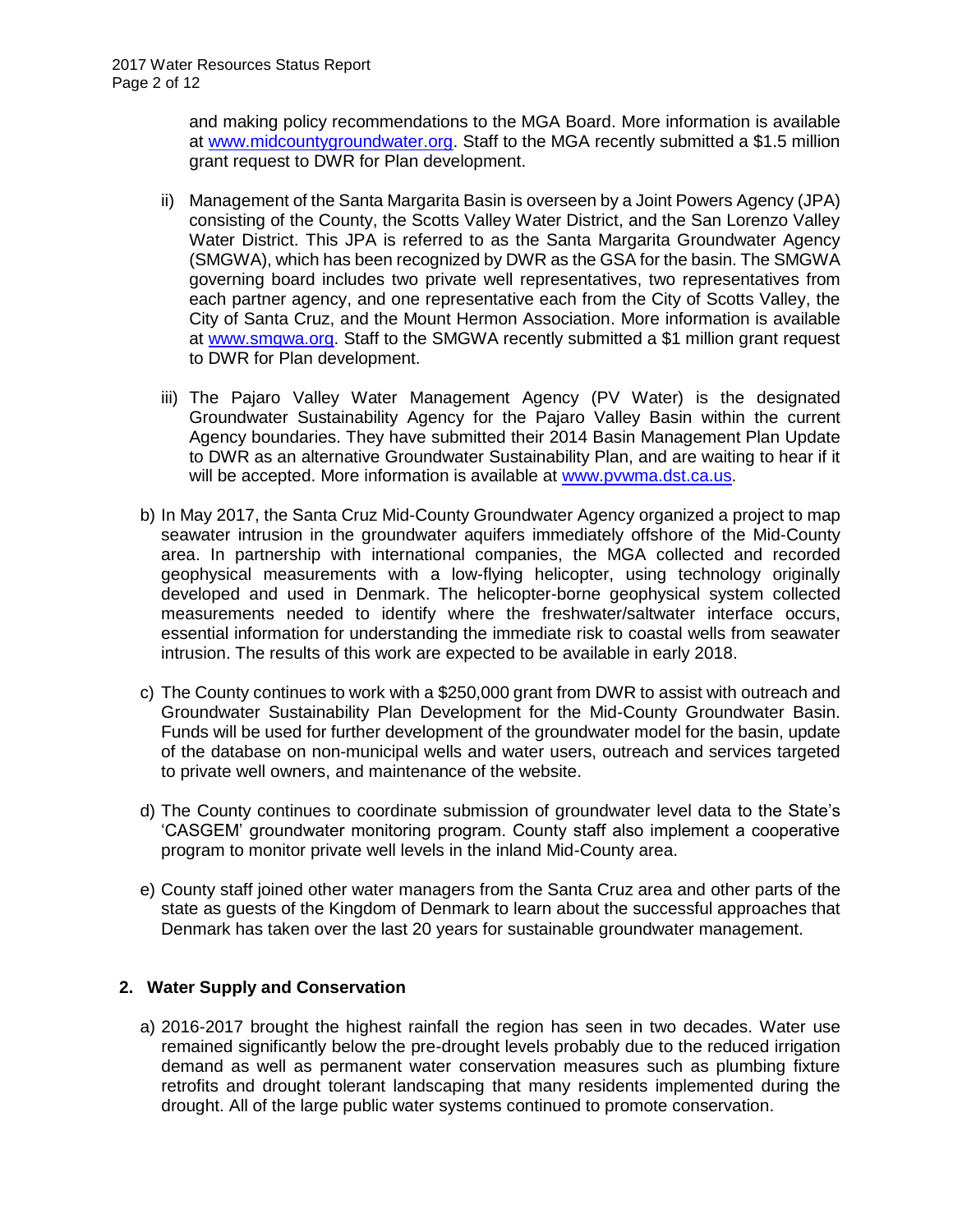- b) County water use has steadily declined since 2000 even as the population has grown. This is due improved water conservation technology and practices (Figure 1). Figure 2 shows precipitation and water use from 1984-2017. Figure 3 shows the significant decline of inland groundwater levels during the drought and subsequent recovery, while Figure 4 shows that coastal groundwater levels actually came up during the drought as a result of the very substantial conservation efforts and reduced pumping by Soquel Creek Water District. Preliminary results indicate that in 2017 groundwater levels in the Pajaro Valley recovered several feet to levels observed in 2011 before the drought, but a significant part of the basin still had groundwater levels below sea level.
- c) County staff have participated with all of the countywide water agencies in the Water Conservation Coalition of Santa Cruz County to increase outreach and education to the public. The Coalition participated in numerous tabling events including Earth Day and the County Fair, and maintained the website: www.watersavingtips.org.
- d) Soquel Creek Water District has emphasized that due to their dependence on groundwater, one wet year will not solve their water deficit problems. The District has maintained the Water Demand Offset (WDO) program since 2003 which allows new development to proceed without increasing demand on the groundwater basin. The WDO Program requires developers to fund a reduction in existing water use and/or increase in supply amounting to 200% of their projected new water use, thus having a net positive effect on the groundwater basin. Proposed projects can satisfy their offset requirements by paying a WDO fee equivalent to \$55,000 per acre-foot to be used. This fee is broken out:
	- 50% of offset fee goes towards long-term water conservation projects (e.g. stormwater recharge, smart metering)
	- 50% of offset fee goes to funding the enhanced toilet rebate program (e.g. purchasing "toilet rebate" credits to go towards development project)
	- Developers also have the option of directly installing ultra-high efficiency toilets or proposing an alternate offset effort to the District Board.

There is currently a "wait list" for purchasing toilet rebate credits and some developers have indicated that these requirements create uncertainty, delay, and added costs and some potential projects have not been pursued as a result. However, it is recognized that the WDO program is a bridge (in-lieu of a moratorium) to allow development to occur while pursuing a supplemental supply. The District is exploring the use of stormwater recharge projects and other options to address these concerns. The District is also pursuing the development of a new supplemental supply, which may eventually eliminate the need for the WDO program.

- e) The City of Santa Cruz Water Department and Soquel Creek Water District are continuing to work towards an initial effort to reduce groundwater pumping from the Mid-County Basin by providing excess winter surface water supply from the City to the District. The agencies are currently investigating the possible impacts that introducing surface water into the District distribution system could have on the pipes. This agreement does not include provisions for returning water from Soquel to the City in the event of a drought. However, the City Council's approved water supply augmentation strategy provides direction for the two agencies to begin discussions about longer term water exchanges and transfers.
- f) The City of Santa Cruz Water Department is investigating the possibility of developing an Aquifer Storage and Recovery (ASR) program which would inject treated surface water into the Santa Margarita basin, and/or the Mid-County basin to increase storage. The intent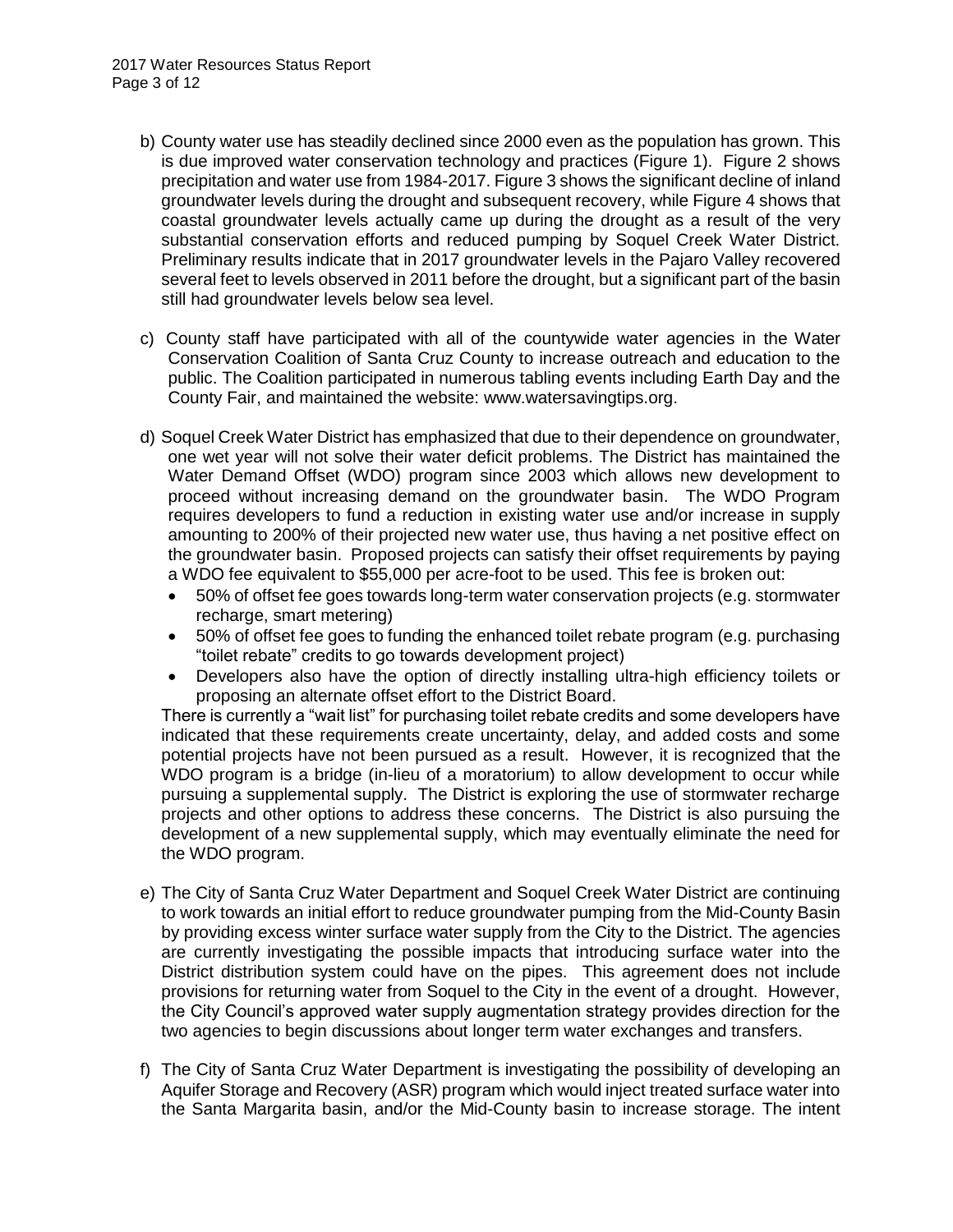would be to withdraw the water during drought years with decreased surface water use. ASR is estimated to take 6-12 years before implementation, though there is a "go, no-go" decision point after the next phase of feasibility testing.

- g) Soquel Creek Water District is pursuing its "PureWater Soquel" project to recharge purified recycled water into the Mid-County Basin to address the overdraft. This project would yield 1500 acre-feet per year (af/yr). The timeline to release the Environmental Impact Report for the project is late spring, 2018.
- h) The City of Santa Cruz Water Dept. and Scotts Valley Water District both completed feasibility studies for various options to utilize recycled water to further augment water supplies. Scotts Valley will continue to utilize recycled water for landscape irrigation and Santa Cruz will pursue several irrigation projects. Purification for indirect potable reuse was not considered to be cost-effective for those entities at this time.
- i) The County received a grant from the Wildlife Conservation Board Streamflow Enhancement Program to develop a San Lorenzo Watershed Conjunctive Use and Baseflow Enhancement Plan in partnership with the San Lorenzo Valley Water District. The Plan will be used to improve water supply reliability and increased summer stream flows in the immediate future, and recommend further infrastructure improvements needed in the long run. The County and San Lorenzo Valley Water District have implemented stream flow gaging and inflow studies to better understand surface water and groundwater contributions to flow in the San Lorenzo River.
- j) The County, City of Santa Cruz, San Lorenzo Valley Water District, and Scotts Valley Water District recently signed a Memorandum of Agreement to work together on exploring conjunctive water use options in the San Lorenzo Water shed and Santa Margarita Groundwater Basin. These efforts will explore many ways to utilize excess surface water when available to increase groundwater storage and water supply reliability and increase dry season stream flow.
- k) The County is finalizing the results of a \$99,000 grant from the Department of Conservation to develop a voluntary Rotational Cover Crop Plan for the Pajaro Valley, in partnership with the Resource Conservation District and the Pajaro Valley Community Water Dialogue. Economic analysis and greenhouse gas emissions reduction analysis have been completed and a draft plan is being circulated for review.
- l) In July, 2017, PV Water initiated the next steps to implementing its Basin Management Plan by meeting with community members to provide information on the College Lake Project, which will provide 2400 acre-feet per year of new water supply. Following several years of background work, PV Water has applied for water rights and initiated the environmental review process for the project. PV Water is close to completing a grant funded project to provide 1.5 million gallons of additional storage of recycled water at the Watsonville Treatment Plant, which will facilitate full use of recycled water, providing 750 af/yr of additional supply. PV Water is also implementing programs to encourage water conservation, voluntary land fallowing and increased groundwater recharge.
- m)The Health Services Agency in partnership with Ecology Action, County Parks, and the City of Santa Cruz, implemented a turf replacement project at the County's Emeline Campus. Three thousand square feet of turf was torn out and replaced with drought tolerant plants and mulch.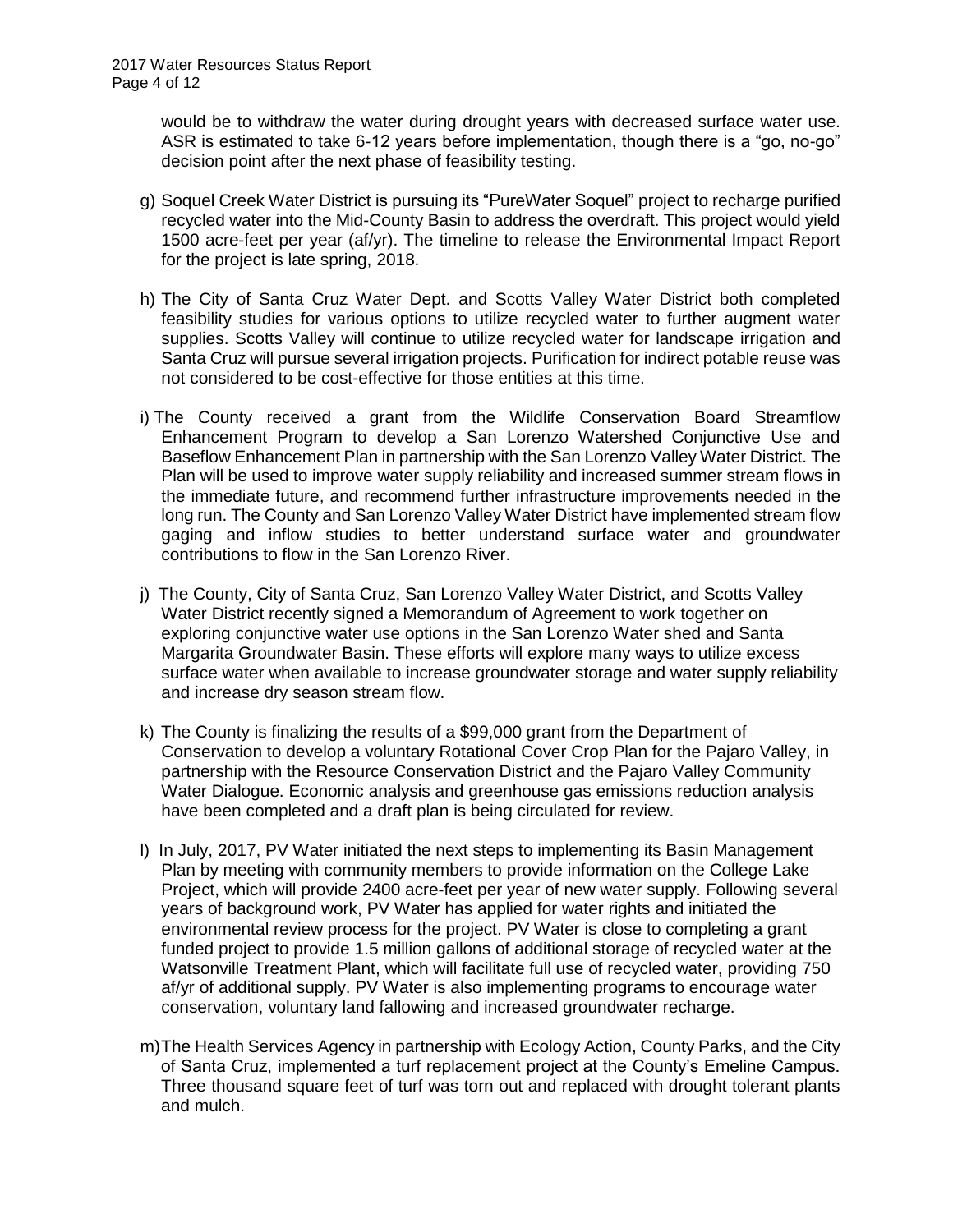- n) Pasatiempo Golf Club completed a recycled water project that will utilize treated wastewater from Scotts Valley for golf course irrigation and significantly reduce their demand for City of Santa Cruz potable water. This project was entirely funded by Pasatiempo.
- o) Santa Cruz County partner agencies continue to work together on integrated regional water management (IRWM), with the Regional Water Management Foundation (RWMF) serving as a hub for the 12 partner agencies. The County and all of the cities and public agencies dealing with water are signatories to the Santa Cruz IRWM Memorandum of Agreement, which was updated in 2016. The agencies contribute \$80,000 toward maintenance of the IRWM efforts.
- p)The state has recently made available IRWM grant funds to further evaluate and address the water needs of disadvantaged communities in the Central Coast region, including the Santa Cruz and Pajaro regions. This project is being administered by the RWMF.

### **3. Stormwater, Recharge, Flood Management, and Climate Change**

- a) In order to be eligible for storm water funding through Proposition 1, the State Water Board required the development of Storm Water Resources Plans (SWRP) with the goal of changing the perception of stormwater from a nuisance to a resource. Environmental Health led the effort to write a SWRP for the Santa Cruz region. County staff worked closely with representatives from the four cities, the RCD, Ecology Action, and UCSC. The SWRP can be found online at: [http://www.santacruzirwmp.org/resources/swrp.](http://www.santacruzirwmp.org/resources/swrp) In spring 2017 the County received the letter of approval from the State Board accepting the SWRP.
- b) Dr. Andrew Fisher from UCSC has completed work with the Resource Conservation District (RCD) on a Managed Aquifer Recharge (MAR) Suitability Study. MAR is a landscape management strategy that can help reduce aquifer overdraft by facilitating stormwater capture and infiltration into the aquifer. The results from the study include recharge suitability maps, that show area suitability for recharge projects based on a number of different factors.
- c) The County of Santa Cruz Environmental Health, County Parks, and Soquel Creek Water District are partnering with the State Water Board to pilot a project to use DualEM geophysical survey equipment to assess potential recharge locations initially identified through the MAR suitability maps. The device measures the electrical resistivity at different depths to provide a detailed evaluation of subsurface conditions. In November 2017, nine locations in and around the Mid-County Basin were surveyed with the DuelEM equipment. The results will allow prioritization of the most promising sites and rule out sites with lower recharge potential without having to conduct more costly testing (i.e. soil borings and percolation tests).
- d) The Resource Conservation District, UCSC, and the PV Water have started the Recharge Net Metering program. This is a unique 5-year pilot program that provides a financial incentive to landowners in the form of a rebate issued by PV Water for building a managed aquifer recharge (MAR) system on their property. The program will be tested for five years to assess the benefits to the Pajaro Valley Groundwater Basin and its residents. The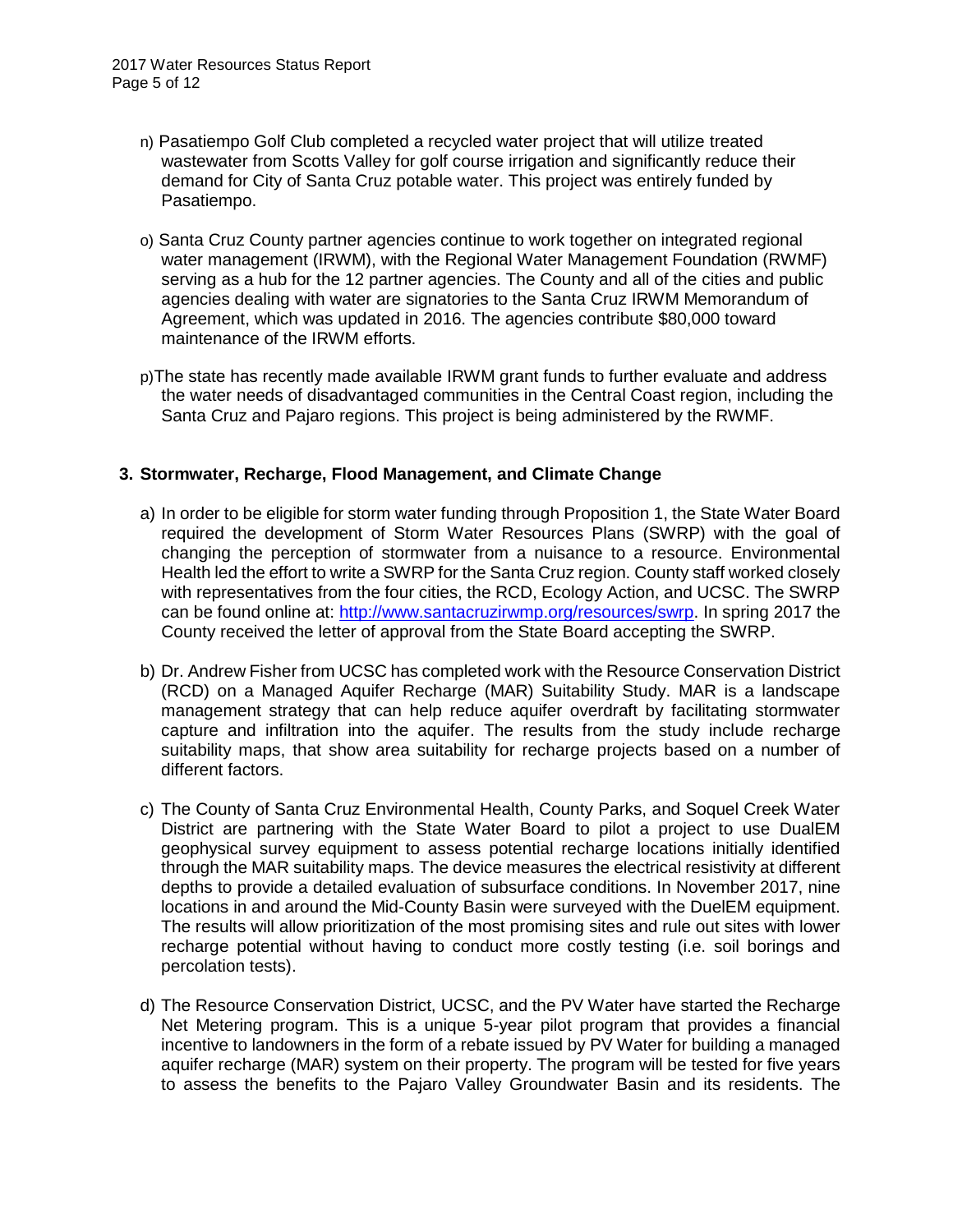primary focus of the ReNeM program is on stormwater collection directed to infiltration facilities, using a variety of techniques, to improve groundwater supplies.

- e) County Public Works Department (DPW) staff continue to maintain operation of the Automated Local Evaluation in Real Time (ALERT) flood warning system
- f) The County, City of Watsonville, and other entities continue to pursue implementation of a project with the Army Corps of Engineers to significantly upgrade the flood conveyance system to provide an adequate level of flood protection for the Pajaro River, Salsipuedes Creek, and Corralitos Creek. The draft General Reevaluation Report and Environmental Assessment were completed by the Corps of Engineers and released in November 2017 for public review and comment.
- g) County staff continue to implement the County's stormwater management program and update the program to address evolving State and Federal requirements. In 2017, County staff completed the stormwater Enforcement Response Plan to provide internal guidance for managing stormwater complaints.

## **4. Watershed Health and Aquatic Habitat**

- a) 2017 was a big year for high runoff, landsliding and flooding, with substantial damage to public roads and private property. The San Lorenzo River exceeded flood stage at Felton during five separate storm events with a peak flow of almost 19,000 cubic feet per second on February 7, 2017. This type of flow only occurs on average once about every 15 years. County Planning staff worked to inventory and assess the damage and provide technical assistance for 75 properties. The County also provided a grant to the Resource Conservation District (RCD) to also work directly with property owners to provide outreach and technical assistance on repairing and preventing storm damage. The RCD received and responded to 93 individual requests for technical assistance and advice during and after the 2017 winter. County roads and other infrastructure experienced \$130 million worth of damage at 320 different locations. The San Lorenzo River discharged approximately 400,000 tons of sediment to Monterey Bay, as estimated by the US Geological Survey. However, the sediment load in 2017 was less than half the load produced by comparable flows in 1982-83, indicating a significant improvement in watershed conditions.
- b) County staff continue to implement various programs to benefit steelhead and coho salmon, which are two anadromous salmonid species that have historically occurred in County watersheds but have experienced a severe drop in numbers as a result of habitat and watershed degradation. Coho are designated as endangered and steelhead are designated as threatened under the federal Endangered Species Act.
- c) County staff continued to implement the Large Woody Material Management Program to maintain large wood for habitat value in County streams without increasing flood risks or jeopardizing public safety. There was significantly increased activity in 2017 with the high flows and landslides bringing more wood into the creeks, resulting in 38 requests for evaluation of wood accumulations.
- d) County staff continued to work with water agencies to maintain annual sampling of stream habitat and juvenile salmonids in four watersheds: San Lorenzo, Soquel, Aptos and Pajaro.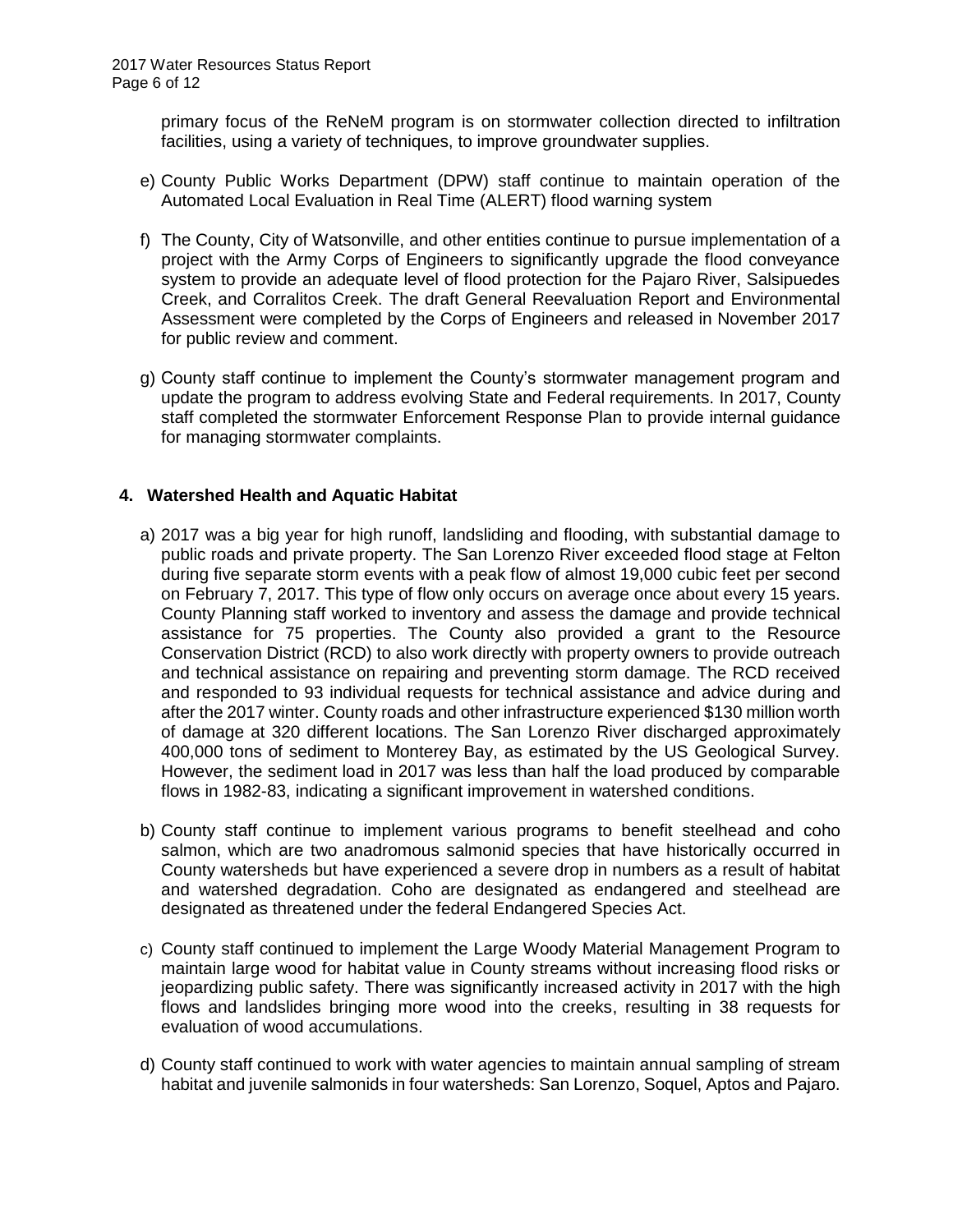In 2017, steelhead numbers increased significantly as a result of good stream flow, after four years of drought.

- e) Water Resources has been working with the Planning Department to develop a program to enhance the condition of the riparian corridor in streamside residential areas. The Central Coast Wetlands Group partnered with the County to develop a Riparian Rapid Assessment Method (RipRAM) to document riparian condition. This winter, a pilot project will install native riparian plants within Paradise Park along the San Lorenzo River. The new Felton Library site will include a Riparian Demonstration Garden to showcase native riparian plants.
- f) The County's Fishery Resource Planner partnered with California Department of Fish and Wildlife and the Monterey Bay Salmon and Trout Project to conduct a fish rescue on Corralitos Creek in July 2017. In one day, 660 young steelhead were moved from a section of Corralitos Creek that was drying out to better habitat further upstream.
- g) Environmental Health is partnering with the County Information Services Department to complete a database and an interactive website to manage and display the results of fish monitoring efforts that were started by the County in 1981.
- h) Staff from the County Planning Department and the HSA Environmental Health Division continued to meet with other regulatory agencies to coordinate effective approaches to environmental code compliance. During 2017 there were significant state and local efforts to develop regulations for cannabis cultivation to minimize the adverse environmental effects of those operations.
- i) The Resource Conservation District received a grant to investigate the possibility of offstream storage and other methods for property owners along Soquel Creek to reduce dry season stream diversions. Several new stream gages have been installed along the creek to monitor flows.
- j) The City of Santa Cruz and San Lorenzo Valley Water District continued efforts to monitor streamflow and habitat conditions downstream of their diversions in an effort to establish objectives for habitat improvement.
- k) The Resource Conservation District continued to work with landowners and agency partners to complete habitat improvement projects through the Integrated Watershed Restoration Program (IWRP). These projects include wetland restoration, fish barrier removal, rural road upgrades, stream habitat improvement, managed aquifer recharge projects, stormwater management and community education.
- l) In 2015, 2016, and 2017, the City of Santa Cruz released significantly more flow for fish than in previous years in Laguna Creek, the lower San Lorenzo River, and other streams as a part of an interim agreement with the fishery agencies.
- m)The City of Santa Cruz conducted a number of efforts, including ongoing lagoon monitoring, hosting the third annual State of the San Lorenzo River Symposium, and pursuing illegal stream diversions on critical streams.

### **5. Water Quality**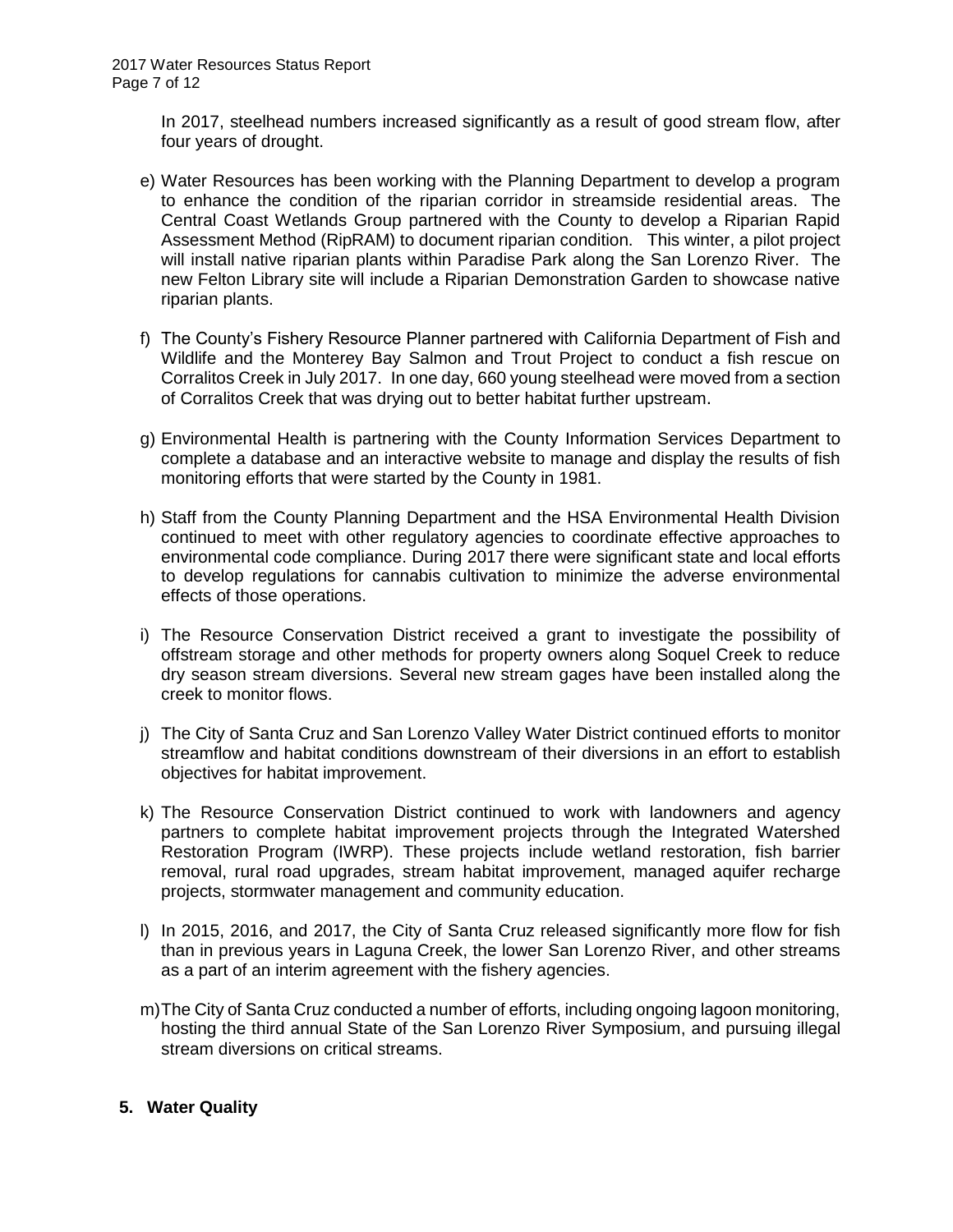- a) County staff continue to work with the State, City of Capitola, and the County Sanitation District to implement projects and conduct monitoring to assess public health threats, reduce bacterial contamination, and improve beach water quality. Following completion of a sewer line upgrade in Capitola, Capitola Lagoon and Capitola Beach met standards for safe swimming all summer for the first time since monitoring has begun.
- b) County staff continued to participate with the City of Santa Cruz, Save the Waves Coalition, Surfrider Foundation, and the Sierra Club in the Cowell Beach Working Group, meeting monthly to better understand and control the elevated bacteria levels at Cowell Beach that have resulted in it being named as one of the most polluted beaches in the State. Previous City improvements have eliminated any significant sources of human contamination. In 2016, the City installed pigeon exclusion fencing under the wharf. Since the completion of the fencing, bacteria counts were far less than in previous years, and the number of days of posting was significantly reduced.
- c) County staff continue to work with the City of Watsonville to monitor harmful algae blooms in Pinto Lake. The Resource Conservation District (RCD) completed work on a sediment basin on one of the tributaries to the Lake, while the City implemented an alum treatment to reduce internal nutrient loadings that drive cyanobacteria blooms. The Pinto Lake bloom in 2017 occurred much later in the year and was of shorter duration than previous years. The County continues to monitor and maintain warning signs as needed at both Pinto and Kelly Lakes.
- d) County staff maintain ongoing efforts for water quality protection through septic system management, monitoring, and investigation, funded by County Service Area (CSA) 12. Properly functioning onsite sewage systems are a good method of groundwater recharge and contribute to approximately 14% of the San Lorenzo River's summer baseflow. County staff are working on updating the sewage disposal ordinance to comply with State standards for onsite sewage systems.

### **6. Small Water Systems**

- a) County staff continue to assist and oversee 110 small water systems with 5 to 199 connections to maintain compliance with public health standards and meet the ongoing needs of the people and communities that rely upon them. This includes regulation of water quality, quantity, treatment, distribution, water system organization, and evolving compliance requirements. Notable examples include:
	- 1) Overseeing the addition of a 600,000 gallon fire suppression tank, cross-connection control and other infrastructure upgrades at a local elementary school.
	- 2) Concluding a hazardous materials abatement project, adding new wells, and working with the State Revolving Fund to add needed water storage at a local school for drinking water and emergency purposes.
	- 3) Consolidation of a local commercial water system with the SLVWD.
	- 4) Permitting and oversight of well destruction and replacement for small and large water systems.
	- 5) Working with other divisions and agencies on resolving numerous landslide/flooding issues affecting small water systems as a result of last winter's heavy storms.
	- 6) Approving the creation of two new public water systems.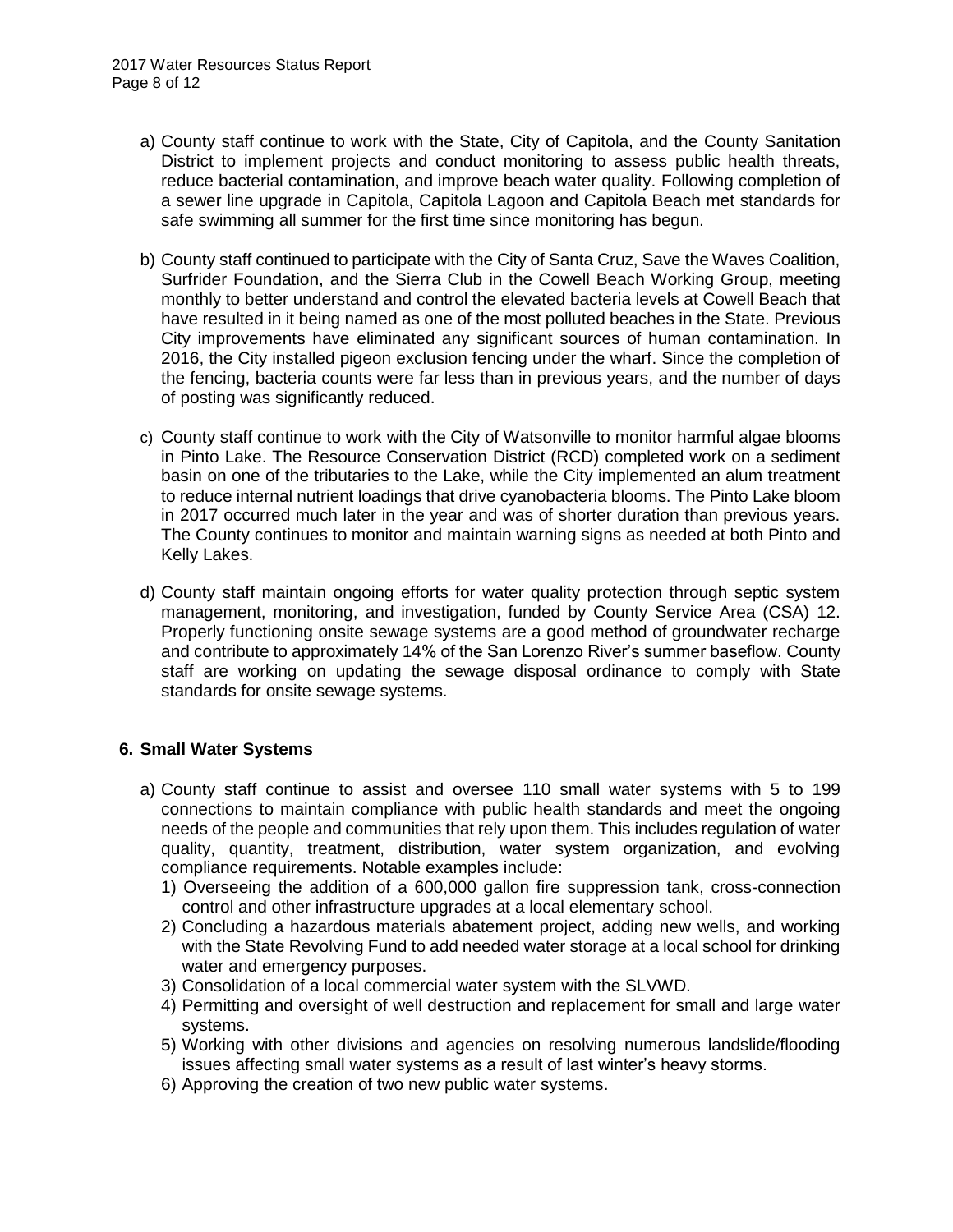- 7) Assisting in the review, approval and opening of the Pasatiempo recycled water plant that will divert over one billion gallons of wastewater to use for irrigation instead of potable water over the course of its functional lifespan.
- b) The Drinking Water program met and exceeded its annual evaluation goals and objectives for water system permitting and inspections established with the State Water Resources Control Board.
- c) The County is tracking water use information based on the 2015 requirements for metering and reporting of water use by all small water systems. This provides additional information for assessment of rural water use and provides the County and the water systems with tools to identify and reduce excessive water use. As a result of this new information, the calculated water use of small water systems and rural properties was reduced by 25% and 18% respectively, from previous estimates. In addition, the community systems with 15 or more connections are working on installing meters on individual connections.
- d) County staff continues to hold the Small Water Systems Forum to help build technical, managerial, and financial capacity among the small water systems within the community. Meetings topics included regulatory updates, well rehabilitation, non-profit technical assistance organizations such as the California Rural Water Association, and increased public access to water system information.
- e) Now in its third year, County staff held a workshop providing hands-on training and assistance for systems to complete their report in the State electronic annual reporting system.
- f) Small water systems that use surface water were transferred to State regulation at the beginning of 2017. Throughout the year, County staff provided support to these systems and State staff to navigate this transition.
- g) County staff reviewed and approved Compliance Plans for implementation by six small systems in exceedance of the State's Hexavalent Chromium Maximum Contaminant Level (MCL). Subsequently the MCL was repealed, and is expected to be re-established within the next few years.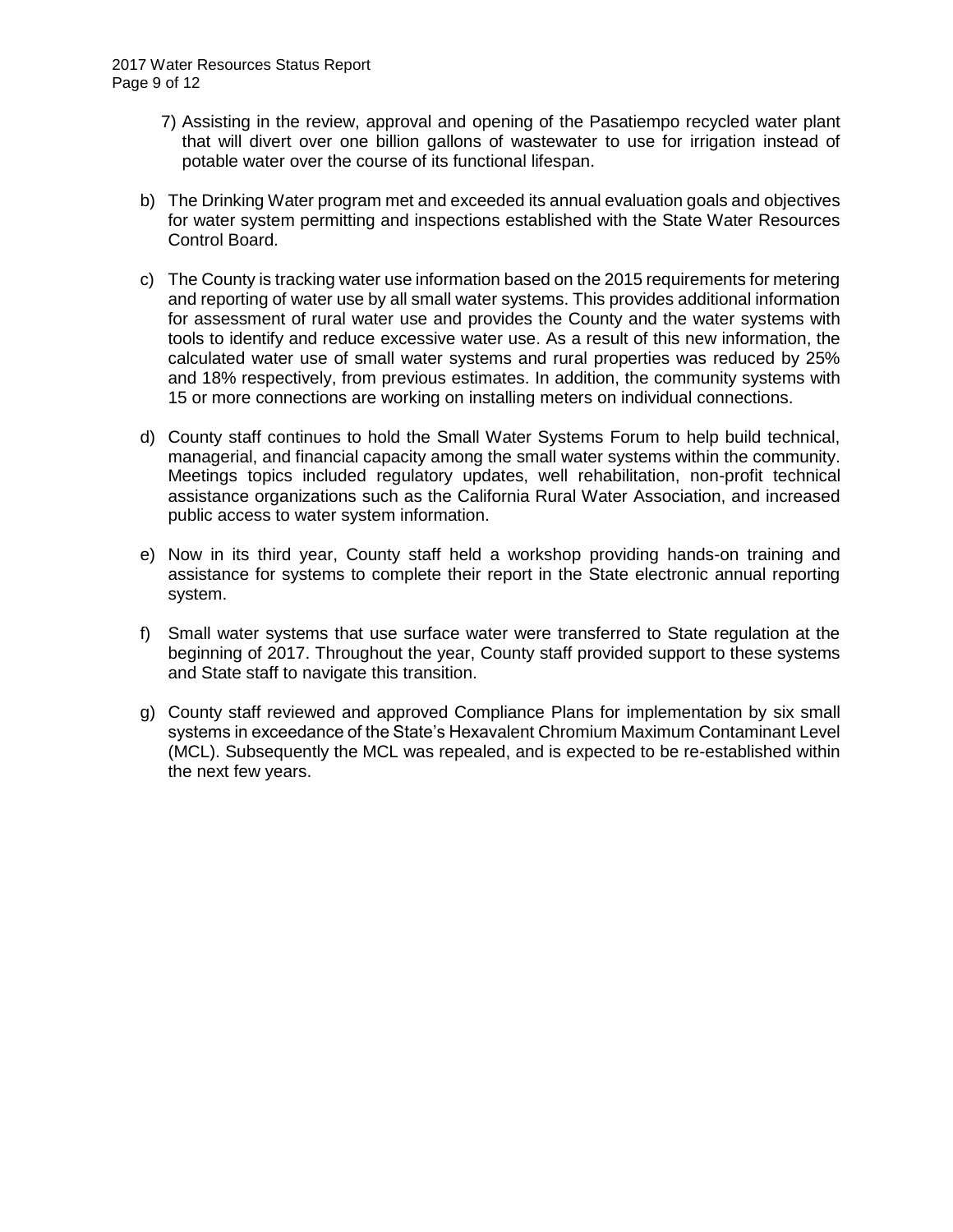|                                                                                       |                                           |         | Water Use | Ground | <b>Surface</b> | Recycled |          |
|---------------------------------------------------------------------------------------|-------------------------------------------|---------|-----------|--------|----------------|----------|----------|
| <b>Water Supplier</b>                                                                 | Connections Population acre-feet/yr water |         |           |        | Water          | Water    | Imported |
| Santa Cruz City Water Dept.                                                           | 24,440                                    | 96,142  | 7,856     | 6%     | 94%            |          |          |
| Watsonville City Water Dept                                                           | 14,368                                    | 65,966  | 6,640     | 97%    | 3%             |          |          |
| Soquel Creek Water Distirct                                                           | 14,376                                    | 40,404  | 3,090     | 100%   |                |          |          |
| San Lorenzo Valley (SLVWD)                                                            | 7,321                                     | 25,485  | 1,862     | 41%    | 59%            |          |          |
| <b>Scotts Valley Water Distirct</b>                                                   | 3,728                                     | 10,509  | 1,268     | 87%    |                | 13%      |          |
| <b>Central Water District</b>                                                         | 808                                       | 2,700   | 381       | 100%   |                |          |          |
| Lompico Creek Water District                                                          | 491                                       | 1,300   | 66        | 60%    | 40%            |          |          |
| Big Basin Water Company                                                               | 596                                       | 1,680   | 135       | 95%    | 5%             |          |          |
| <b>Mount Hermon Association</b>                                                       | 499                                       | 1,283   | 141       | 100%   |                |          |          |
| Forest Lakes Mutual Water Company                                                     | 326                                       | 1,076   | 41        | 100%   |                |          |          |
| Smaller Water Systems (5-199 conn.)                                                   | 2,340                                     | 7,157   | 770       | 77%    | 14%            |          | 9%       |
| Individual Users*                                                                     | 8,000                                     | 21,000  | 2,630     | 95%    | 5%             |          |          |
| Pajaro Agriculture (SC Co only)**                                                     |                                           |         | 22,430    | 93%    |                | 7%       |          |
| Mid- & North-County Agriculture*                                                      |                                           |         | 2,400     | 90%    | 10%            |          |          |
| <b>Totals</b>                                                                         | 77,293                                    | 274,702 | 49,710    | 78%    | 18%            | 4%       | 0.2%     |
| Summary of Water Source (acre-feet/year)                                              |                                           |         |           | 38,720 | 9,186          | 1,988    | 75       |
| Summary of Non-Agricultural Use (af/yr)                                               |                                           |         | 24,880    | 15,934 | 8,946          | 170      | 75       |
| *Values are Estimates                                                                 |                                           |         |           |        |                |          |          |
| **Ag water use on the Monterey County side of the Pajaro Basin, was 18,555 AF in 2016 |                                           |         |           |        |                |          |          |

#### **Table 1: Water Use in Santa Cruz County, 2016**

\*\*Ag water use on the Monterey County side of the Pajaro Basin, was 18,555 AF in 2016

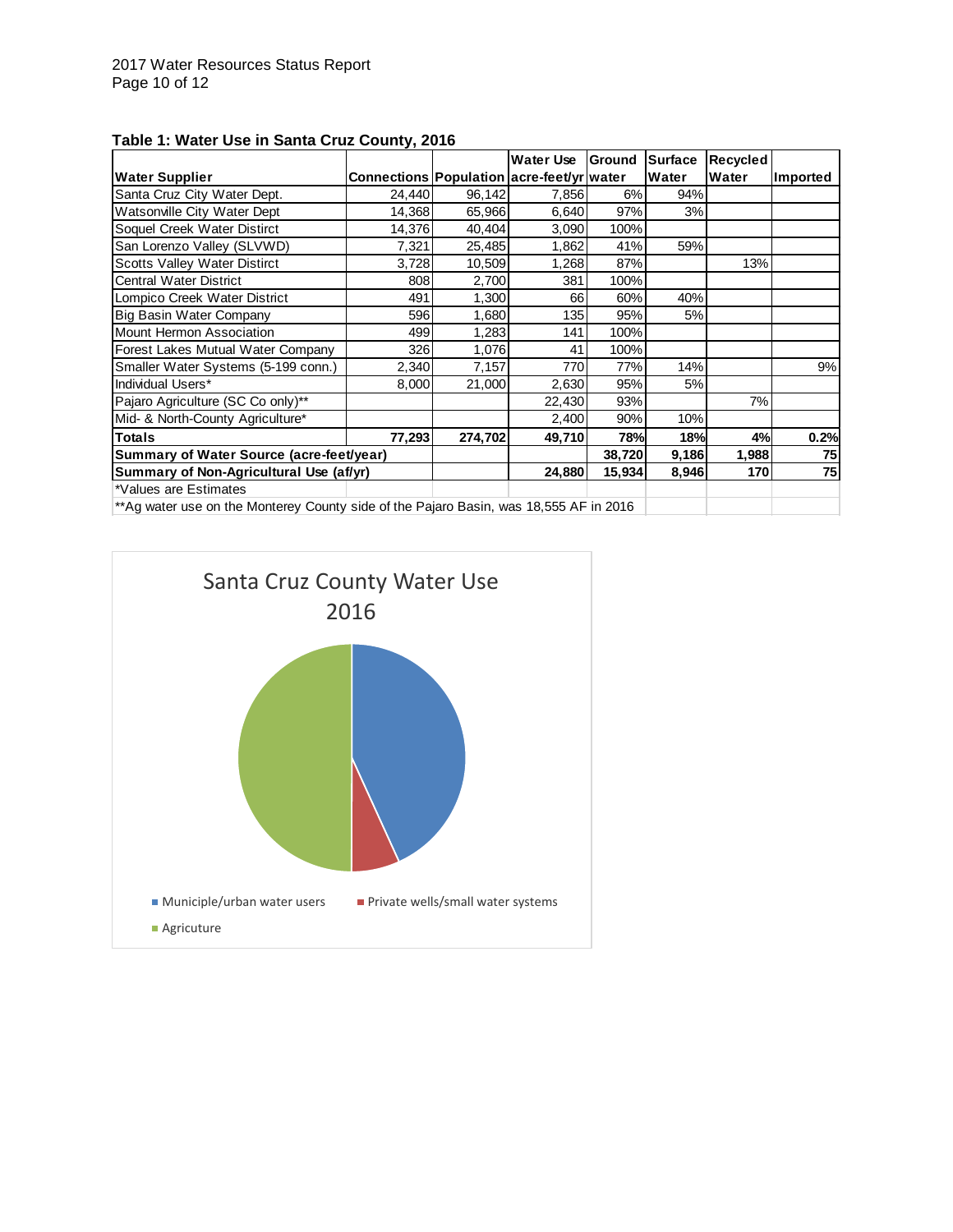

**Figure 1: Water Production for Northern Santa Cruz County Water Purveyors\* 1984 to 2017**

\* Water Suppliers include: City of Santa Cruz, Scotts Valley Water District, San Lorenzo Valley Water District, Soquel Creek Water District, and Central Water District

2017 total annual use is water use reported October 2016 through September 2017.



**Figure 2: Water Production Compared to Precipitation**